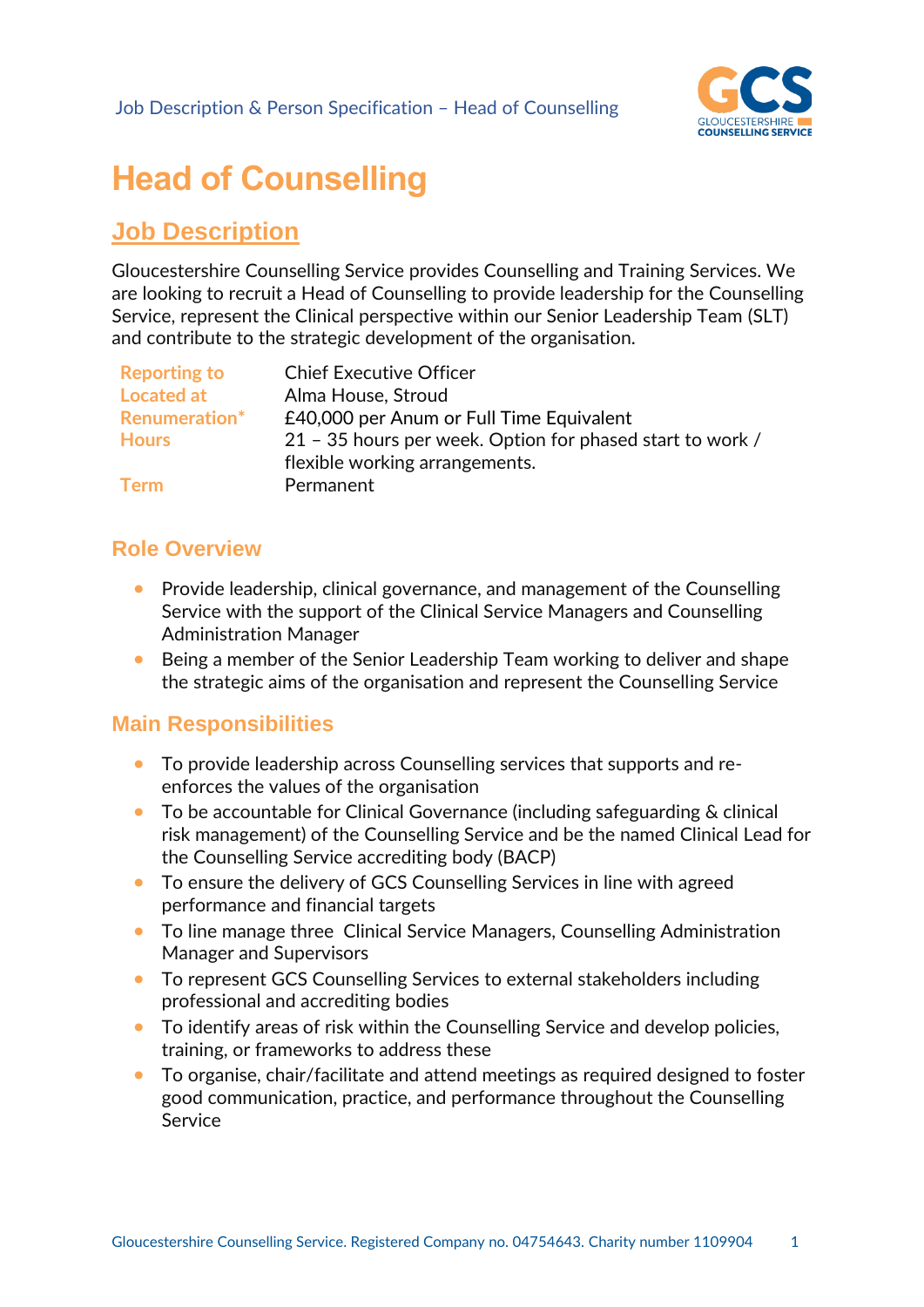

- To be accountable for the delivery of Counselling Services contracts to thirdparty organisations (i.e. NHS Gloucestershire CCG, Gloucestershire County Council, Victim Support)
- To develop counselling services with third party organisations in line with the Strategic Plan – identifying and presenting areas of further development
- To support the CEO in fundraising and by attending meetings, providing impact reports and any other information required
- To support and input to the organisations marketing strategy and the positioning of Counselling Services, understanding the opportunity to communicate with clients and raise the profile of Counselling Services

#### **Responsibilities with the Senior Leadership Team**

- Support and collaborate in the development of the stated objects, articles and values of the organisation under the leadership of the CEO
- To collaborate and input to the Strategic Plan of the organisation when required
- To work with the CEO and SLT in ensuring the organisation follows its Strategic Plan
- Input and contribute to decision making across the organisation
- To ensure that the organisation can demonstrate the value of the services provided and the impact of its work in Counselling, including its clinical outcomes in line with the stated objects of the organisation. This includes the preparation of monthly reports and KPIs for SLT highlighting impact, areas of concern, and development needs
- To advocate and ensure that the impact / perspective of the Counselling Service is represented and understood at SLT
- Responsible for decision making in relation to Counselling matters in line with the Strategic Plan

## **Person Specification**

|                  | Qualifications • Qualified and Accredited Counsellor / Psychotherapist /<br>Counselling Psychologist with a recognised professional<br>body. (A) |
|------------------|--------------------------------------------------------------------------------------------------------------------------------------------------|
|                  | <b>Experience &amp; •</b> Minimum 5 years+ post qualification (A)                                                                                |
| <b>Knowledge</b> | Experience of Clinical Governance / clinical responsibility<br>$\bullet$<br>within a variety of settings (A)                                     |
|                  | • Experience of leadership, management, and project delivery<br>(A, Int)                                                                         |
|                  | Experience of implementing decisions in relation to Ethical<br>$\bullet$<br><b>Frameworks</b>                                                    |